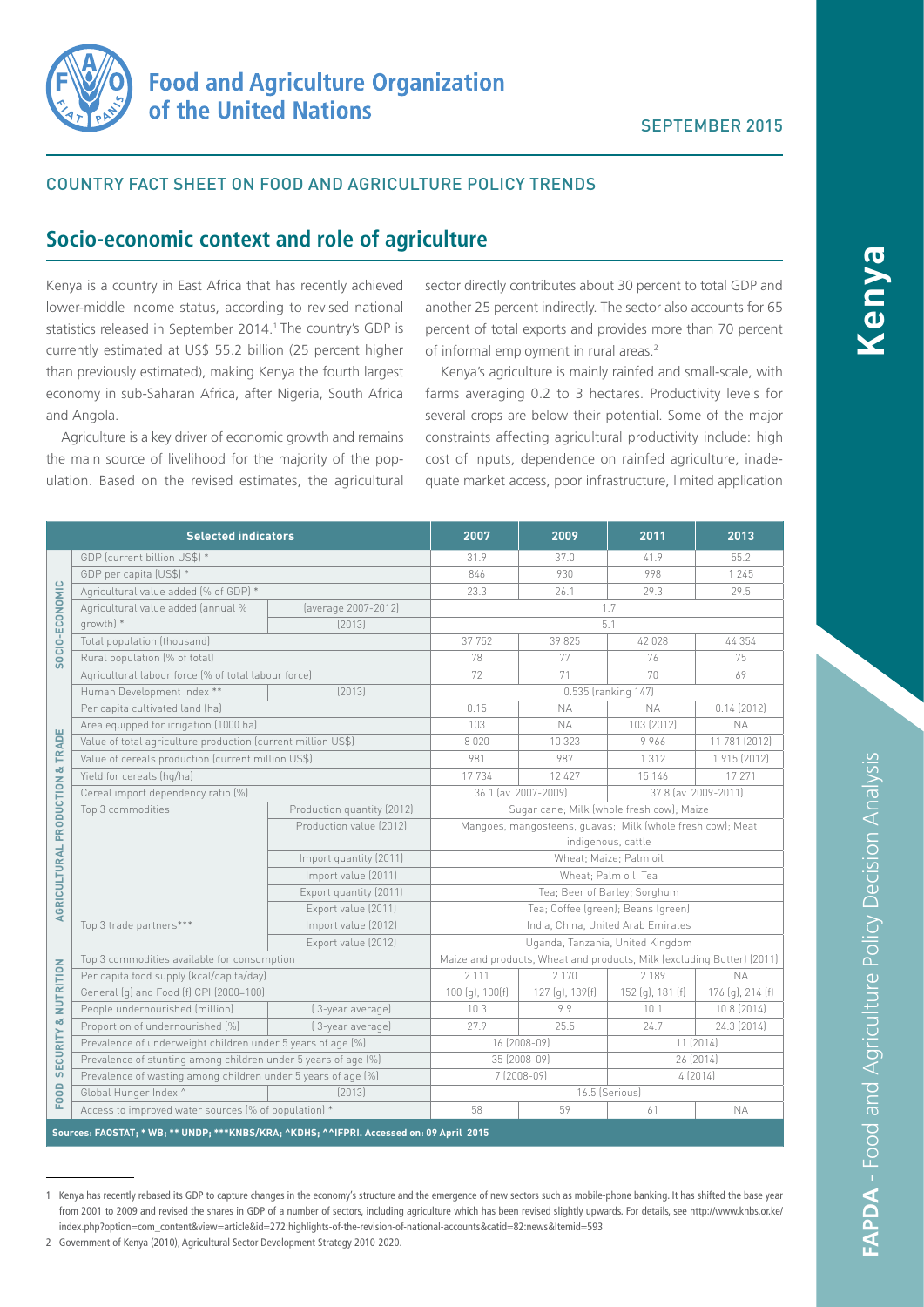of agricultural technology and exploitation by middlemen that create distortions in the market.3

Kenya has one of the world's highest population growth rates. Over the past 30 years, the population has more than tripled, thus increasing pressure on the country's resources. Nearly half of the country's 44 million people live below the poverty line or are unable to meet their daily nutritional requirements.

Food and nutrition security continues to be a major concern with an estimated 10.8 million people undernourished, representing about 25 percent of the total population.<sup>4</sup> Malnutrition rates are particularly high in the Arid and Semi-Arid Lands (ASALs) that are most frequently affected by drought, with devastating consequences on livelihoods, income and food security.

# **1. Government objectives in agriculture, food and nutrition security**

Adopted in 2008, **Kenya Vision 2030** is the country's longterm development blueprint aimed at transforming Kenya into a "newly industrializing, middle-income country providing a high quality of life to all its citizens by 2030". It identifies agriculture as one of the key sectors to achieve an annual economic growth rate of 10 percent. Under Vision 2030, smallholder agriculture will be transformed from subsistence activities, marked by low productivity and value addition, to "an innovative, commercially-oriented, internationally competitive and modern agricultural sector". Vision 2030 is implemented through successive 5-year **Medium-Term Plans (MTPs)** which identify priorities in terms of policies, programmes and interventions. The ongoing MTP II covers the period 2013-2017.

The paradigm shift from subsistence agriculture to market-oriented production is restated in the **Agricultural Sector** 

**Development Strategy (ASDS) 2010-2020**, which focuses on five strategic thrusts: reforming agricultural sector institutions; increasing productivity through provision of inputs and services to farmers; promoting sustainable land and natural resources management; promoting private sector participation in agriculture; increasing market access through value addition. A **Medium-Term Investment Plan (MTIP) 2010–2015** has also been developed to operationalize the ASDS in the short term.

In 2012, the **Food and Nutrition Security Policy (FNSP)** was adopted, after a long process which involved consultations with several stakeholders. The FNSP promotes a multi-sectoral approach to nutrition, focusing on the linkages between health and agricultural sectors to improve food and nutrition security in the country. It also provides policy guidance for the implementation of nutrition-sensitive interventions.

## **2. Trends in key policy decisions (2007 to 2014)**

## **2.1 Producer-oriented policy decisions**

In recent years, some of the government's interventions in the agricultural sector have focused on: increasing land under irrigation, subsidizing inputs to increase farm productivity, strengthening the agricultural extension service and reforming agricultural sector institutions through the privatization of a number of parastatals. Despite being the largest contributor to Kenya's GDP, over the past decade agriculture accounted for less than five percent of total budgeted expenditure, falling well below the Maputo target of 10 percent.<sup>5</sup> For the Financial Year (FY) 2013/14, KES 50 billion (about US\$ 600 million) have been allocated by the national government to agriculture, which represents only 3.2 percent of total expenditure.<sup>6</sup>

#### **Sustained government intervention in the maize market**

Despite the grain market liberalization that began in the early 1990s, the government, through the National Cereal and Produce

Board (NCPB), continues to intervene in the market by purchasing maize (mainly from medium and large-scale farms) at prices well above market levels to support producers, and selling it below the cost of procurement to protect consumers during shortages. The NCPB is a parastatal which has been retained as one of the strategic government boards with the mandate to carry out both commercial activities (through marketing of grains and agricultural inputs) and maintain the Strategic Grain Reserve of 4 million bags (90 kg each) to be released into the market or distributed through public relief agencies during food crises. The NCPB's conflicting mandate of undertaking both social and commercial functions is posing several challenges and represents a significant financial burden to the government. A reform is currently being discussed to restructure the NCPB by transferring the mandate over the strategic grain reserve to the Ministry of Agriculture, while the NCPB should be retained as a commercial entity and renamed Grain Corporation of Kenya. The reform also foresees the establishment

<sup>3</sup> MAFAP (2013), Review of food and agricultural policies in Kenya. MAFAP Country Report Series, FAO, Rome, Italy.

<sup>4</sup> FAO, IFAD and WFP. 2014. The State of Food Insecurity in the World 2014. Strengthening the enabling environment for food security and nutrition. Rome, FAO.

<sup>5</sup> According to ReSAKKS, over the 2003–2010 period, the average share of agriculture expenditure in total public expenditure was 4.2 percent. For details, see http://www.resakss.org/region/ kenya/caadp-targets.

<sup>6</sup> Kenya National Bureau of Statistics (KNB), Economic Survey 2014. Available at the following link: http://www.knbs.or.ke/index.php?option=com\_phocadownload&view=category&id=107&Itemid=1181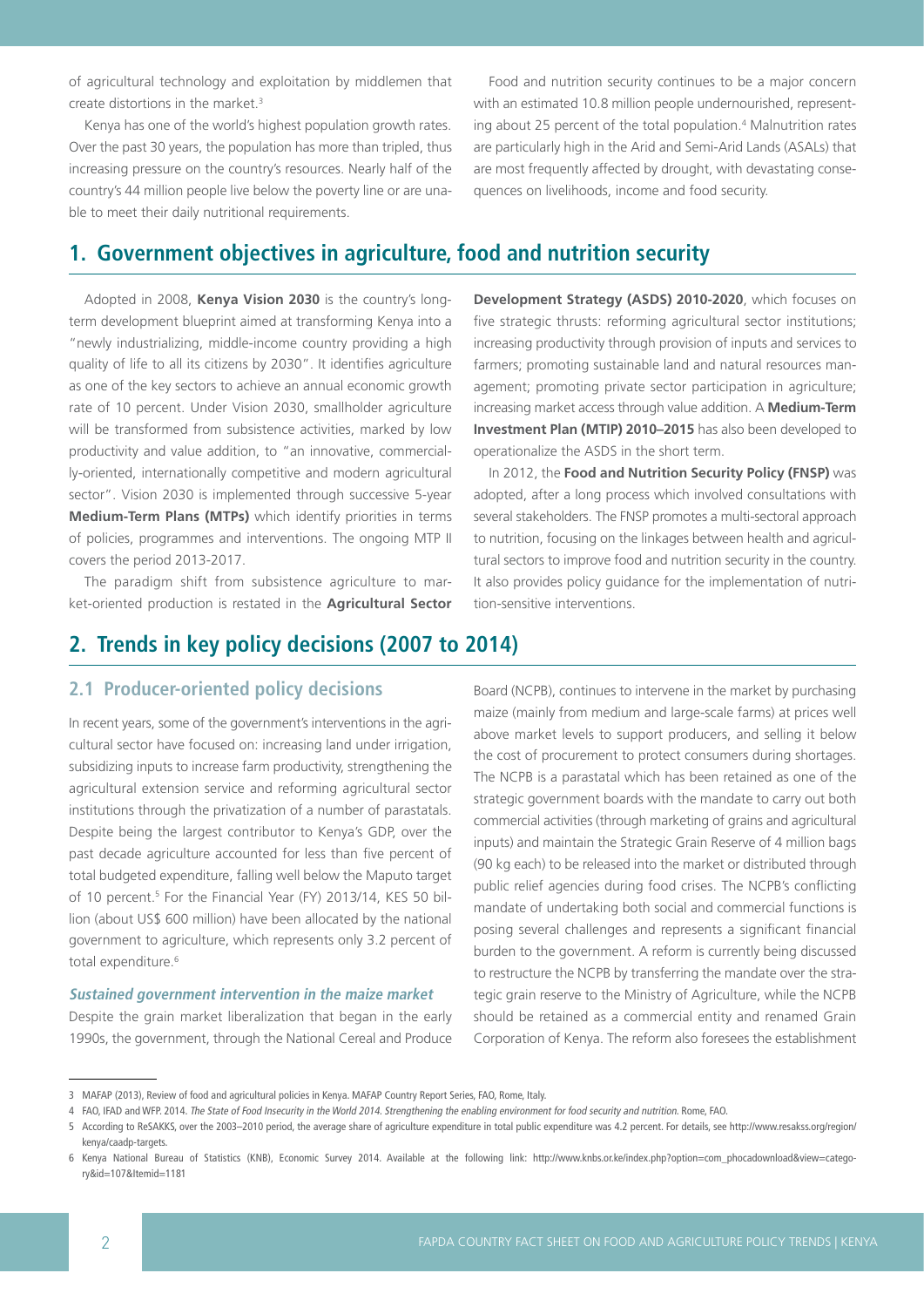of a National Food Security Agency to deal with strategic grain and food reserves, as well as the creation of a Commodity Exchange to strengthen grain trade.

### **Continuous support to input subsidy programmes**

Since 2007, Kenya has been implementing the National Accelerated Agricultural Inputs Access Programme (NAAIAP), introduced to improve access to seeds and fertilizer and increase the affordability of these key inputs to smallholder farmers with less than one hectare of land. According to the Ministry of Agriculture, the NAAIAP contributed to increased fertilizer consumption, increased productivity and reduced the distance to inputs sources.7 However, more recent studies showed that the NAAIAP has proved to be ineffective in reaching the targeted producers.8 Among the flagship projects of Vision 2030, the Fertilizer Cost Reduction Initiative is also being implemented with the aim of promoting local manufacturing of fertilizer by involving the private sector in establishing a national fertilizer plant. For the FY



Herds of livestock gathering at a water well in a dry area of Kenya. Pastoralism is the main source of livelihood in the Arid and Semi-Arid Lands (ASALs) which cover about 80 percent of the country's land surface.

2014/15, KES 3 billion (about US\$ 33 million) have been allocated by the government to input subsidies programmes, including the Fertilizer Initiative.

### **Expanding land under irrigation**

One of the policy priorities for the agricultural sector is to increase investments in irrigation to reduce the country's dependence on rainfed agriculture. The current target is to irrigate 1 million acres (about 400 000 ha) by 2017, towards an estimated potential of 3 million. Following a series of irrigation project failures, in January 2014, the government launched one of the largest irrigation schemes in Kenya's history. The 400 000-hectare Galana-Kulalu Food Security Project, implemented in the coastal region of Kenya, will focus on the production of maize, sugarcane, horticultural crops, livestock and fish, for both domestic consumption and export. The total cost of the Galana-Kulalu irrigation scheme is US\$ 4.5 billion and is being undertaken in phases, with the first stage comprising the development of a 10 000 acre (about 4 000 ha) model farm. The government has already allocated about US\$ 42 million to finance the first phase of the project and an Israeli firm will fund the remaining US\$ 125 million.

### **Increased attention to natural resources management, climate change and land issues**

In recent years, the increased frequency of drought has led the government to place natural resource management and climate change mitigation at the centre of its development strategies. Several policy reforms have been introduced to coordinate ecosystem management and the sustainable use of natural resources. The most relevant ones include the adoption of a National Climate Change Response Strategy in 2010, the launch of the Climate Change Action Plan in March 2013 and the adoption of the National Forest Policy in February 2014. A major land reform has also been initiated with the adoption of the National Land Policy in December 2009 and the establishment of the National Land Commission in 2012 in charge of the administration and management of public land (on behalf of the national and county governments). The goal is to ensure equitable access to land and improve land tenure security, especially for the rural poor, those living in informal settlements and marginalized communities.

## **2.2 Consumer-oriented policy decisions**

In recent years, increased public spending in health and education allowed Kenya to improve certain social indicators and achieve some of the Millennium Development Goals (MDGs) including reduced child mortality, near universal primary education and reduced HIV/AIDS prevalence rate. On the other hand, maternal mortality remains particularly high and the proportion of stunted

<sup>7</sup> For details, see http://www.fao.org/fileadmin/templates/esa/Workshop\_reports/Smallholders\_2012/FAO\_smallholder\_workshop\_report.pdf

<sup>8</sup> Sheahan M., Olwande J., Kirimi L. & Jayne T. S. (2014). Targeting of subsidized fertilizer under Kenya's National Accelerated Agricultural Input Access Program (NAAIAP). Nairobi, Kenya: Egerton University/Tegemeo Institute of Agricultural Policy and Development.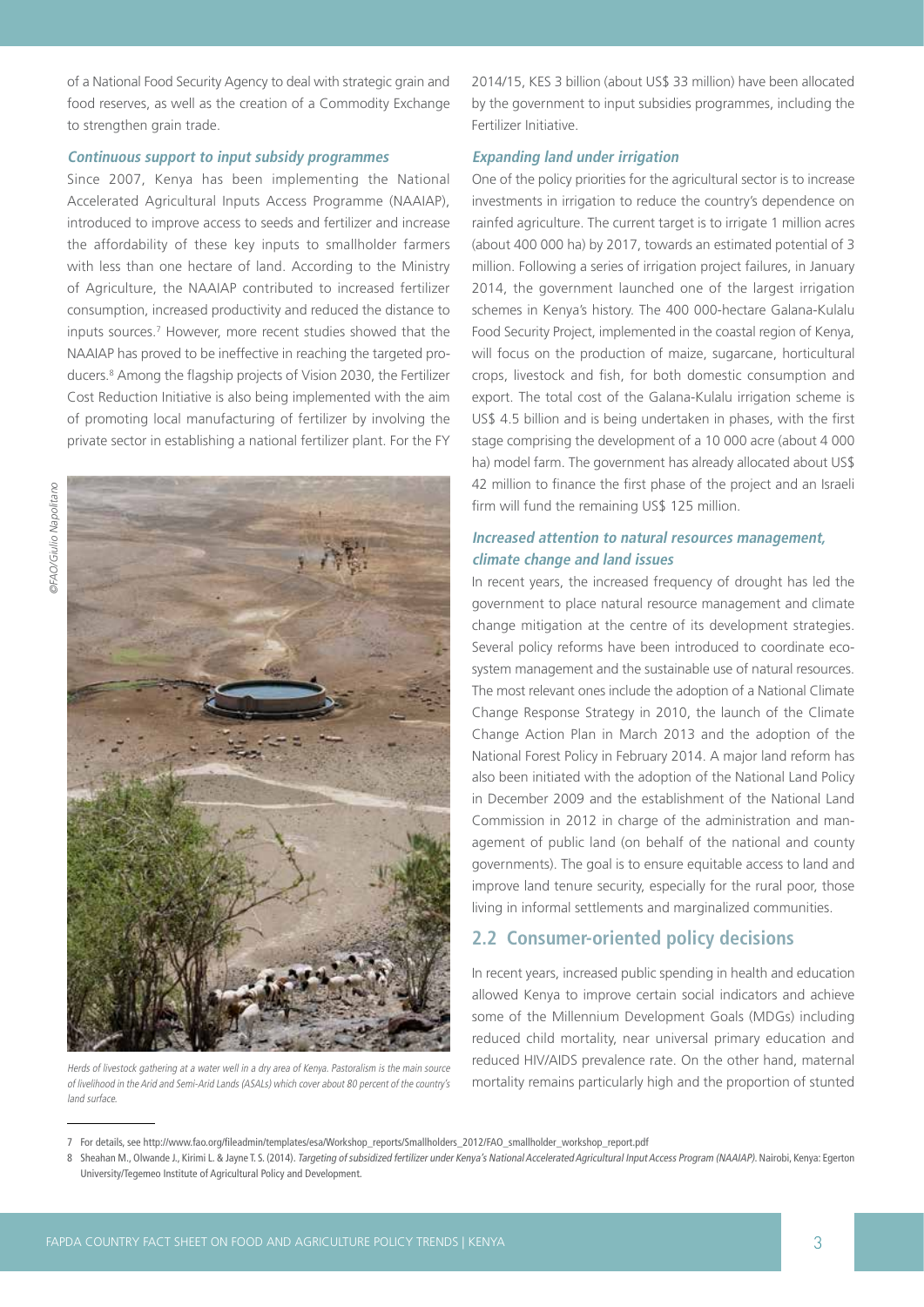children has only slightly decreased in the past decade. Despite the existence of a multiplicity of social protection interventions, they remain primarily donor-driven and poorly coordinated. The adoption of a National Social Protection Policy in 2012 represented a major milestone towards the development of a nationally-owned and integrated social protection system, which however remains constrained by stalled political and institutional reforms.

#### **Scaling up nutrition-specific interventions**

In November 2012, the launch of the Scaling Up Nutrition (SUN) Movement in Kenya and the adoption of the National Nutrition Action Plan (NNAP) gave momentum to nutrition, now high on the government's political agenda. The NNAP, managed by the Ministry of Health, is currently being implemented nationwide and mainly focuses on nutrition-specific interventions (such as vitamin A and zinc supplementation and food fortification), targeting women of reproductive age and children under five. Despite an increasing consensus on the need to adopt a holistic approach to nutrition, formal multi-sectoral and inter-ministerial collaboration is still lacking and nutrition-sensitive interventions are not adequately promoted. In addition, government spending on nutrition interventions remains limited, resulting in increased reliance on donor funding.<sup>9</sup>

### **Increasing coverage of the existing cash transfer programmes**

Five Cash Transfer (CT) programmes are currently in place in Kenya, providing support to approximately 2 million people or an equivalent of 11 percent of absolute poor.<sup>10</sup> CT Programme funding increased in the past decade from KES 48 million in 2005 to 14 billion (about US\$ 150 million) for the FY 2014/15.11 Despite rising investments, CT programmes have remained fragmented and largely uncoordinated. Therefore, in September 2013, the government signed an agreement with the World Bank to establish the National Safety Net Programme (NSNP) that will provide a common operating framework for the five existing CT programmes. The NSNP aims to gradually expand the coverage while achieving greater efficiency and coordination. In October 2014, the government adopted a 3-year expansion plan for the NSNP to guide the increase in the size of the five programmes (both in terms of geography and number of beneficiaries), starting from the FY 2014/15.

## **2.3 Trade-oriented policy decisions**

Kenya has a structural deficit in the production of maize, wheat and rice, which makes it a food-deficit country even in years of bumper harvest. Since national food security is largely dependent on maize availability and affordability, Kenya continues to rely heavily on imports, mainly from Uganda and Tanzania, in order to bridge this supply deficit. Export diversification and value addition remain a challenge as the country's main exports still consist of few agricultural commodities (mainly tea, coffee and horticultural products) which are generally semi-processed. The limited ability to add value combined with high production costs make it very difficult for Kenya to compete in the global market.

#### **Applying non-tariff barriers to regional trade**

As a member of the East African Community (EAC)<sup>12</sup>, Kenya signed the Customs Union Protocol in 2004, together with Uganda and Tanzania, through which they agreed to eliminate internal tariffs by 2010 and set a three-band Common External Tariff (CET). In 2010, the EAC Common Market was also established which allows for the free movement of goods, capital and labour within the region. Despite the reduction and harmonization of formal import tariffs, Kenya continues to impose several rules and regulations across a variety of sectors, particularly on food products. In several cases these regulations are poorly designed or imposed in an arbitrary and erratic way, therefore acting as non-tariff barriers (NTBs).13 According to a recent report of the World Bank, Kenya imposes more rules and regulations on imports from its regional partners than on imports from the rest of the world.14 Despite the intention to foster regional integration, Kenya's NTBs contribute to increased domestic prices and hamper regional trade in food staples.

#### **Renewed trade agreement with the European Union**

On 16 October 2014, after a decade of sensitive negotiations, Kenya signed a comprehensive Economic Partnership Agreement (EPA) with the European Union (EU). The EPA provides dutyfree-quota-free access into the EU for all Kenyan products (with transition periods for rice and sugar), while Kenya commits to gradually open 80 percent of its market to EU imports (except for agricultural products which have been excluded from liberalisation). Kenya has been able to expand its exports to the EU over the last 30 years because of the duty free preferential market

<sup>9</sup> According to a recent report of the SUN Movement, government spending on nutrition-specific interventions through the health sector was estimated at 0.5 percent of the annual health budget. For details, see<http://scalingupnutrition.org/wp-content/uploads/2014/05/Final-Synthesis-Report.pdf>

<sup>10</sup> These programmes are: the Cash Transfer for Orphans and Vulnerable Children (CT-OVC), the Older Persons Cash Transfer (OPCT), the Urban Food Subsidy Cash Transfer (UFS-CT), the Persons with Severe Disability Cash Transfer (PWSD-CT) and the Hunger Safety Net Program (HSNP). Most of them are managed by the Ministry of Labour, Social Security and Services (MLSSS), with the exception of the HSNP which is managed by the National Drought Management Authority (NDMA), with implementation support from several NGOs.

<sup>11</sup> Government of Kenya (2014), Expansion Plan for the National Safety Net Program.

<sup>12</sup> The EAC Treaty establishing the community was originally signed by Kenya, Tanzania and Uganda and entered into force on 7 July 2000. Burundi and Rwanda joined the EAC in 2007.

<sup>13</sup> These rules and regulations can take different forms, such as: sanitary and phytosanitary measures (SPS), technical barriers to trade (including rules for product weight, size and packaging, as well as mandatory labelling and import testing), pre-shipment, price controls and quantity controls.

<sup>14</sup> World Bank (2012), Walking on a Tightrope, Kenya Economic Update, Edition No. 6, June 2012.